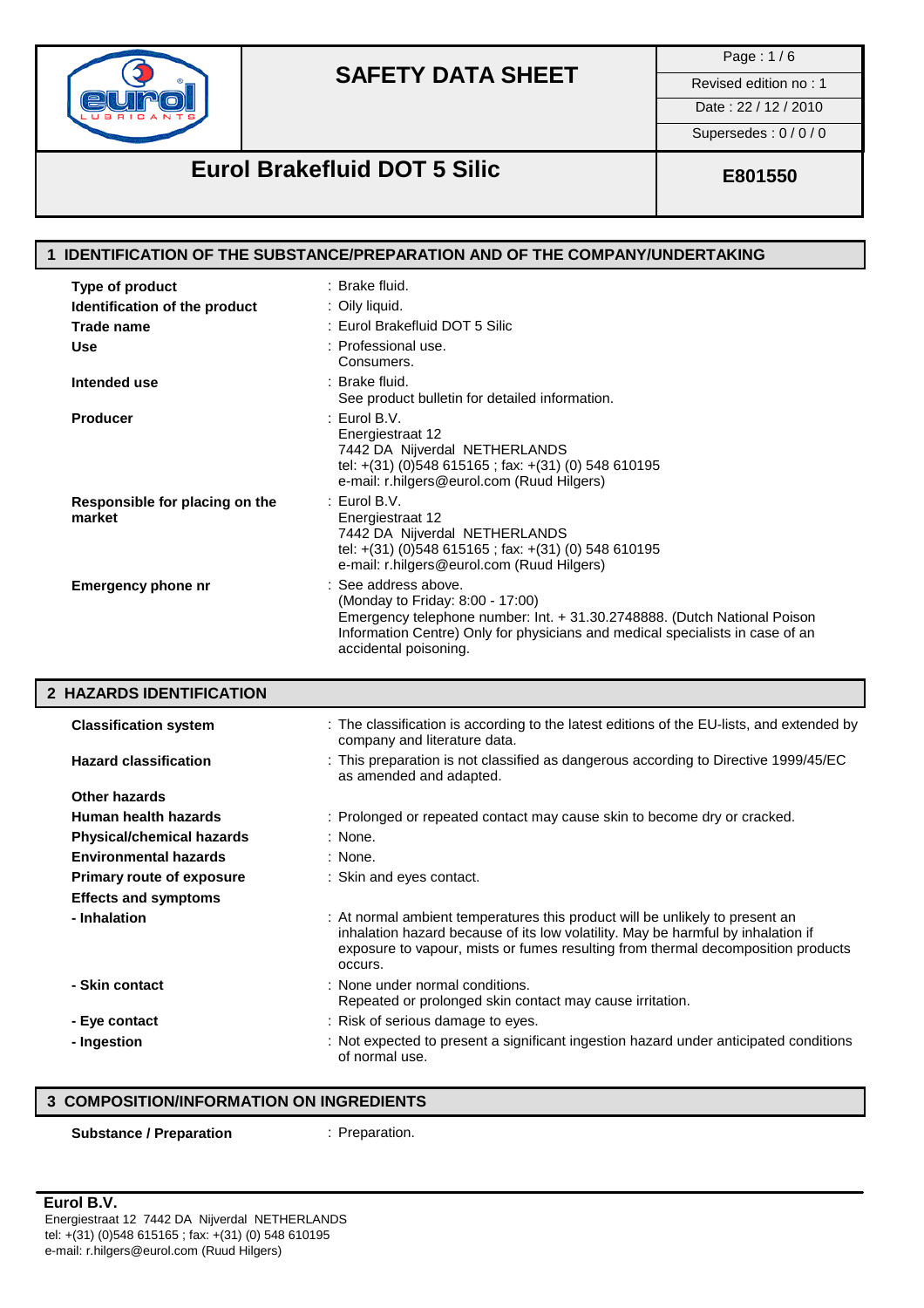

Page : 2 / 6

## Date: 22 / 12 / 2010

Supersedes : 0 / 0 / 0

# **Eurol Brakefluid DOT 5 Silic E801550**

| 3 COMPOSITION/INFORMATION ON INGREDIENTS (continued)                        |                                                                                                                                                                                                                                                                          |  |
|-----------------------------------------------------------------------------|--------------------------------------------------------------------------------------------------------------------------------------------------------------------------------------------------------------------------------------------------------------------------|--|
| <b>Chemical characterization</b><br><b>Components</b><br><b>Composition</b> | : Silicon Oil.<br>: This product is not hazardous but contains hazardous components.<br>: Substances presenting a health or environmental hazard within the meaning of<br>Directive 67/548/EEC / Substances for which there are Community workplace<br>exposure limits : |  |
| Substance name                                                              | Conc. (wt%)<br><b>CAS No</b><br>EC No<br><b>Annex No</b><br><b>Classification</b>                                                                                                                                                                                        |  |
| $\ddot{\phantom{a}}$<br>tributyl phosphate                                  | Carc. Cat. 3; R40<br>Between 0.1 and 1 %<br>126-73-8<br>204-800-2<br>015-014-00-2<br>$1 - 1 - 1 = 1$<br>Xn; R22                                                                                                                                                          |  |
| <b>Other information</b>                                                    | Xi; R38<br>: Occupational Exposure Limit(s), if available, are listed in section 8.                                                                                                                                                                                      |  |
| <b>Text of R-Phrases</b>                                                    | : See Heading 16.                                                                                                                                                                                                                                                        |  |
|                                                                             |                                                                                                                                                                                                                                                                          |  |
| <b>4 FIRST AID MEASURES</b>                                                 |                                                                                                                                                                                                                                                                          |  |
| - General information                                                       | : Seek medical attention if ill effect develops.                                                                                                                                                                                                                         |  |
| - Inhalation                                                                | : Allow the victim to rest.<br>Assure fresh air breathing.                                                                                                                                                                                                               |  |
| - Skin contact                                                              | : Remove affected clothing and wash all exposed skin area with mild soap and<br>water, followed by warm water rinse.<br>Seek medical attention if ill effect or irritation develops.                                                                                     |  |
| - Eye contact                                                               | : Check for and remove contact lenses. Obtain medical attention if pain, blinking or<br>redness persist.<br>Continue to rinse eye with clean water for 20-30 minutes, retracting eyelids often.                                                                          |  |
| - Ingestion                                                                 | : Rinse mouth. Do not induce vomiting.<br>If vomiting occurs spontaneously, keep head below the hips to prevent aspiration.                                                                                                                                              |  |
| <b>5 FIRE-FIGHTING MEASURES</b>                                             |                                                                                                                                                                                                                                                                          |  |
| <b>Specific hazards</b>                                                     | : When exposed to heat, may decompose liberating hazardous gases.                                                                                                                                                                                                        |  |
| <b>Hazardous combustion products</b>                                        | : CO, CO2, NOx.                                                                                                                                                                                                                                                          |  |
|                                                                             | Under fire conditions, hazardous fumes will be present.                                                                                                                                                                                                                  |  |
| - Suitable extinguishing media                                              | : Water spray.<br>Dry powder.<br>Carbon dioxide.<br>Foam.                                                                                                                                                                                                                |  |
| <b>Surrounding fires</b>                                                    | : Use water spray or fog for cooling exposed containers.                                                                                                                                                                                                                 |  |
| <b>Special procedures</b>                                                   | : Exercise caution when fighting any chemical fire.                                                                                                                                                                                                                      |  |
|                                                                             | Avoid (reject) fire-fighting water to enter environment.                                                                                                                                                                                                                 |  |
| Special protective equipment for fire<br>fighters                           | Do not enter fire area without proper protective equipment, including respiratory<br>protection.                                                                                                                                                                         |  |
| <b>6 ACCIDENTAL RELEASE MEASURES</b>                                        |                                                                                                                                                                                                                                                                          |  |
| <b>Personal precautions</b>                                                 | : Avoid contact with skin and eyes.<br>Equip cleanup crew with proper protection.<br>Spill area may be slippery.                                                                                                                                                         |  |
| <b>Environmental precautions</b>                                            | : Stop the flow of material, if possible without risk. Dike spilled material, where this is<br>possible. Prevent entry to sewers and public waters. Notify authorities if product<br>enters sewers or public waters.                                                     |  |

## enters sewers or public waters. **Clean up methods** : Dike the product for recovery. Take up large spills with pump or vacuum. Absorb with liquid-binding material (

**Eurol B.V.** Energiestraat 12 7442 DA Nijverdal NETHERLANDS tel: +(31) (0)548 615165 ; fax: +(31) (0) 548 610195 e-mail: r.hilgers@eurol.com (Ruud Hilgers)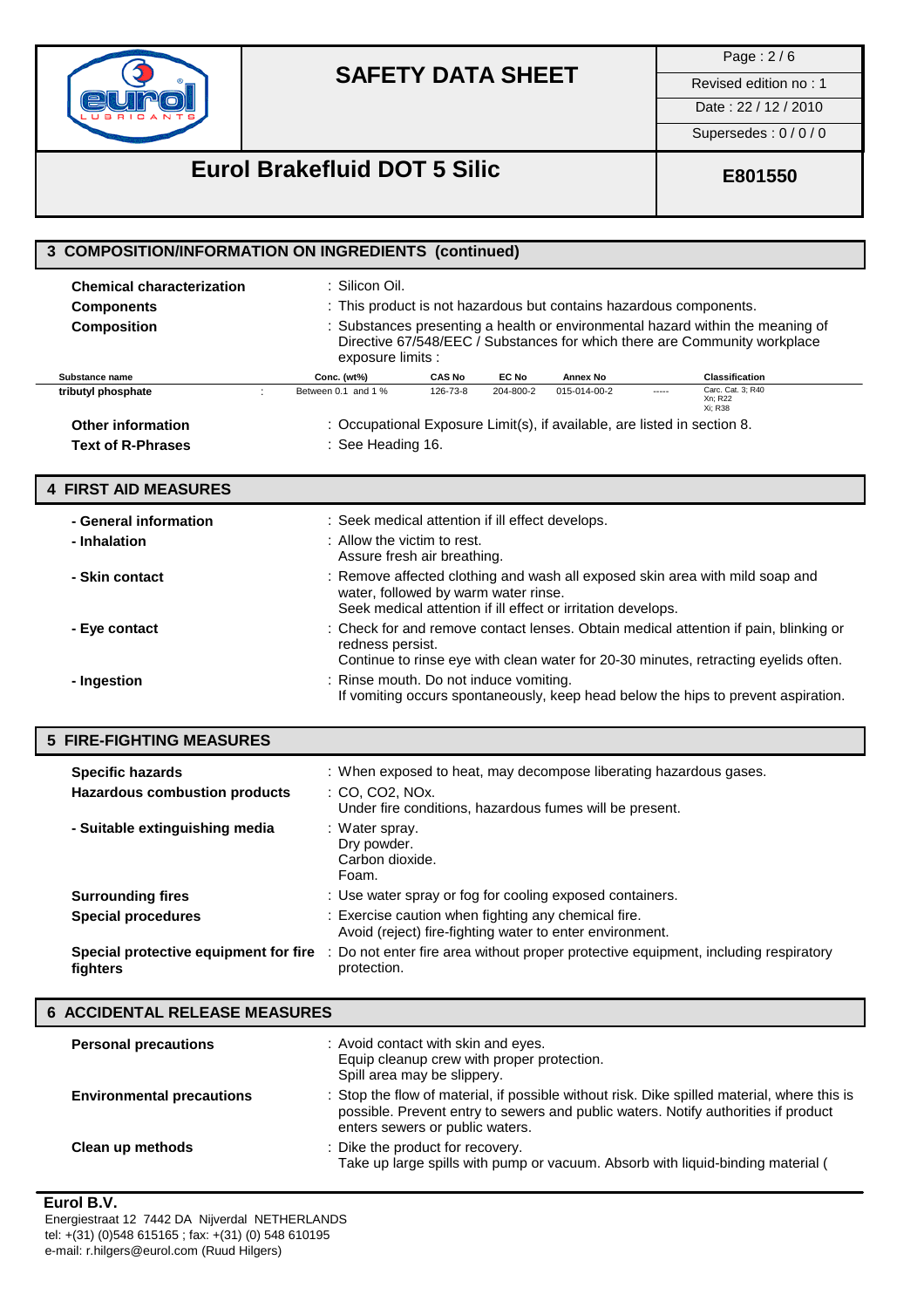

Page : 3 / 6

Date : 22 / 12 / 2010

Supersedes : 0 / 0 / 0

# **Eurol Brakefluid DOT 5 Silic EB01550**

| <b>6 ACCIDENTAL RELEASE MEASURES (continued)</b> |                                                                                                                                                                                           |  |
|--------------------------------------------------|-------------------------------------------------------------------------------------------------------------------------------------------------------------------------------------------|--|
| - on soil                                        | sand, diatomite, acid binders, universal binders, sawdust).<br>: Clean up any spills as soon as possible, using an absorbent material to collect it.<br>Use suitable disposal containers. |  |
| Contaminated product, soil, water                | : Sweep up and remove to a suitable, clearly marked container for disposal in<br>accordance with local regulations.                                                                       |  |
| <b>7 HANDLING AND STORAGE</b>                    |                                                                                                                                                                                           |  |
| General                                          | : This product is not hazardous.                                                                                                                                                          |  |
| Precautions in handling and storage              | : Avoid contact with skin and eyes.<br>Handle in accordance with good industrial hygiene and safety procedures.                                                                           |  |
| <b>Storage</b>                                   | : Label should not be removed from containers until they have been cleaned.<br>Store in tightly closed, properly ventilated containers away from heat, sparks, open<br>flame.             |  |
| Storage - away from                              | : Strong oxidizing agents.<br>Acids.                                                                                                                                                      |  |
| <b>Handling</b>                                  | : Wash hands and other exposed areas with mild soap and water before eat, drink or<br>smoke and when leaving work.<br>Wash clothing before re-using.                                      |  |

Where contact with eyes or skin is likely, wear suitable protection.

## **8 EXPOSURE CONTROLS/PERSONAL PROTECTION**

| <b>Industrial hygiene</b> |                | : Do not put the product-soaked rags into the pockets of working clothes.<br>Do not use cloths stained with the product to dry hands.<br>smoke and when leaving work.<br>Wash clothing before re-using.<br>When using, do not eat, drink or smoke.                                                                                                                                                                                                                                                                                                                                                                                                                                                                                                                                |       | Wash hands and other exposed areas with mild soap and water before eat, drink or |
|---------------------------|----------------|-----------------------------------------------------------------------------------------------------------------------------------------------------------------------------------------------------------------------------------------------------------------------------------------------------------------------------------------------------------------------------------------------------------------------------------------------------------------------------------------------------------------------------------------------------------------------------------------------------------------------------------------------------------------------------------------------------------------------------------------------------------------------------------|-------|----------------------------------------------------------------------------------|
| - Respiratory protection  |                | : Respiratory protective equipment is not normally required where there is adequate<br>natural or local exhaust ventilation to control exposure.<br>Where excessive vapour, mist, or dust may result, use approved respiratory<br>protection equipment.<br>Respiratory protective equipment must be checked to ensure it fits correctly each<br>time it is worn.<br>Provided an air-filtering/air-purifying respirator is suitable, a filter for particulates<br>can be used for mist or fume. Use filter type P or comparable standard.<br>A combination filter for particles and organic gases and vapours (boiling point ><br>65°C) may be required if vapour or abnormal odour is also present due to high<br>product temperature. Use filter type AP or comparable standard. |       |                                                                                  |
| - Hand protection         |                | : In case of repeated or prolonged contact wear gloves.<br>The gloves should be replaced immediately in case of damage or signs of wear. It<br>is recommended to use preventative skin protection (skin cream).<br>The protection glove should be tested for its specific suitability (e.g. mechanical<br>strength, product compatibility, anti-static properties).                                                                                                                                                                                                                                                                                                                                                                                                               |       |                                                                                  |
| <b>Material</b>           | Thickness (mm) | Breakthrough time (min)                                                                                                                                                                                                                                                                                                                                                                                                                                                                                                                                                                                                                                                                                                                                                           | Level | according                                                                        |
| Nitril.                   | .4             | 480                                                                                                                                                                                                                                                                                                                                                                                                                                                                                                                                                                                                                                                                                                                                                                               | 6     | <b>EN 374</b>                                                                    |
| - Eye protection          |                | : Safety glasses with side shields. Equipment should conform to EN 166.<br>Eye protection should only be necessary where liquid could be splashed or<br>sprayed.                                                                                                                                                                                                                                                                                                                                                                                                                                                                                                                                                                                                                  |       |                                                                                  |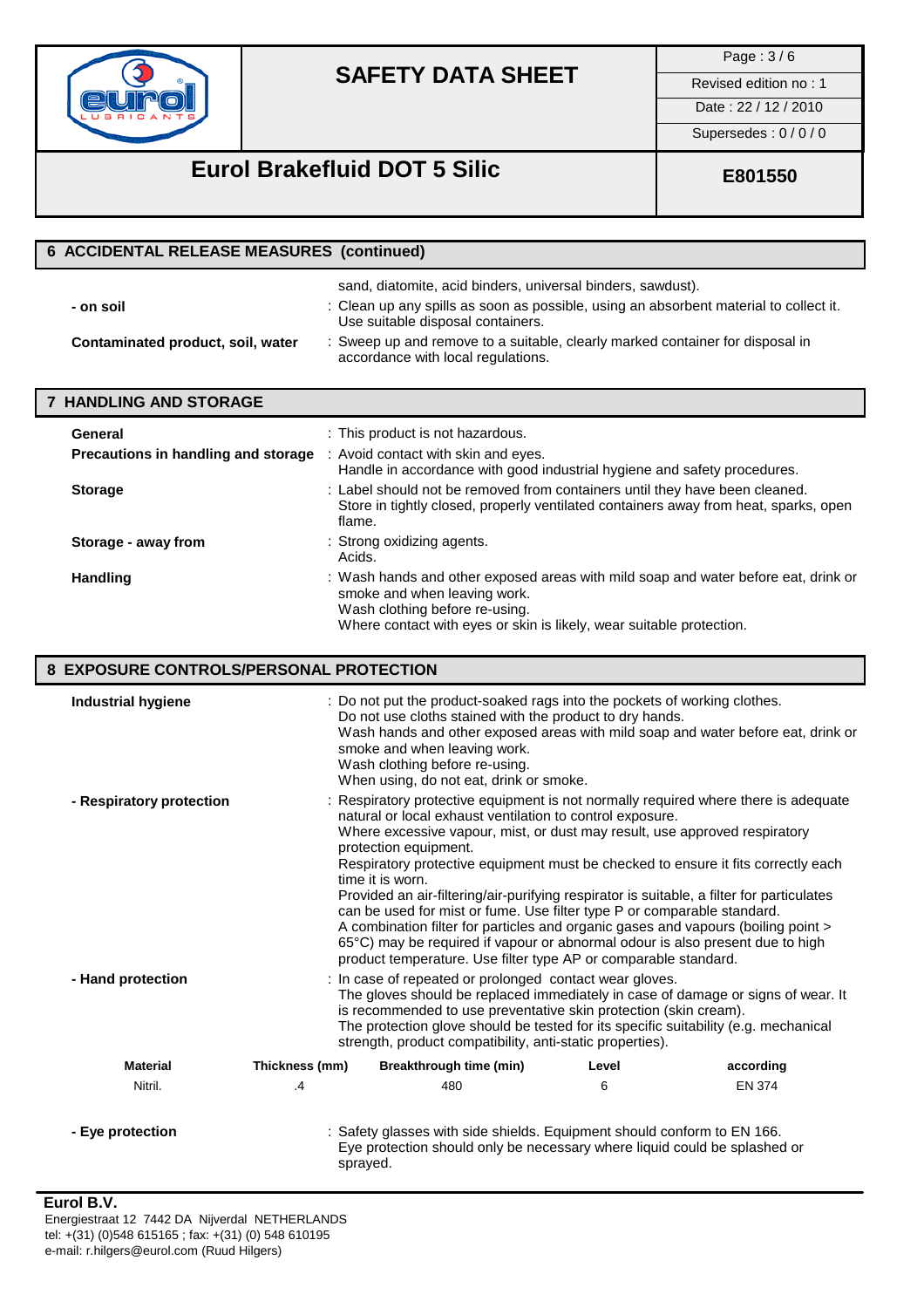

Page : 4 / 6

Date : 22 / 12 / 2010

Supersedes : 0 / 0 / 0

# **Eurol Brakefluid DOT 5 Silic <b>E801550**

| 8 EXPOSURE CONTROLS/PERSONAL PROTECTION (continued) |                                                                                                                                                                                                                                        |  |
|-----------------------------------------------------|----------------------------------------------------------------------------------------------------------------------------------------------------------------------------------------------------------------------------------------|--|
| - Skin protection                                   | : No special clothing/skin protection equipment is recommended under normal<br>conditions of use.<br>Avoid repeated or prolonged skin contact.<br>If repeated skin contact or contamination of clothing is likely, protective clothing |  |
| <b>Environmental Exposure Controls</b>              | should be worn.<br>: See Heading 6. See Heading 12.                                                                                                                                                                                    |  |
|                                                     |                                                                                                                                                                                                                                        |  |
| 9 PHYSICAL AND CHEMICAL PROPERTIES                  |                                                                                                                                                                                                                                        |  |
| Physical state at 20 °C                             | : Liquid.                                                                                                                                                                                                                              |  |
| <b>Colour</b>                                       | : Dark violet.                                                                                                                                                                                                                         |  |
| Odour                                               | : Characteristic.                                                                                                                                                                                                                      |  |
| <b>Freezing point [°C]</b>                          | $: < -50$                                                                                                                                                                                                                              |  |
| Boiling point [°C]                                  | : > 260                                                                                                                                                                                                                                |  |
| Decomposition point [°C]                            | : > 300                                                                                                                                                                                                                                |  |
| Density (kg/l) @ 20 °C                              | $: 0.94 - 0.98$                                                                                                                                                                                                                        |  |
| Vapour pressure [kPa @20°C]                         | : 0.1                                                                                                                                                                                                                                  |  |
| Relative density, gas (air=1)                       | : > 1                                                                                                                                                                                                                                  |  |
| Viscosity at 20°C [mm2/s]                           | $: 10 - 50$                                                                                                                                                                                                                            |  |
| Solubility in water                                 | : Not miscible with water.                                                                                                                                                                                                             |  |
| Flash point [°C]                                    | : > 150                                                                                                                                                                                                                                |  |
| Auto-ignition temperature [°C]                      | : > 300                                                                                                                                                                                                                                |  |
| <b>Evaporation rate (BuAc=1)</b>                    | : 0.1                                                                                                                                                                                                                                  |  |
| Other data                                          | : Hygroscopic.                                                                                                                                                                                                                         |  |
| <b>10 STABILITY AND REACTIVITY</b>                  |                                                                                                                                                                                                                                        |  |
| <b>Stability and reactivity</b>                     | : Do not use in brake systems where mineral oil is prescribed.                                                                                                                                                                         |  |
| <b>Hazardous decomposition products</b>             | On contact with this fluid, industrial coatings and paints may soften and may<br>loosen. when they get in contact with this fluid.<br>: On exposure to high temperature, may decompose, releasing toxic/flammable                      |  |
|                                                     | vapours.<br>CO, CO2, NOx.                                                                                                                                                                                                              |  |
| <b>Hazardous reactions</b>                          | : None under normal conditions.                                                                                                                                                                                                        |  |
| <b>Hazardous polymerization</b>                     | : Will not occur.                                                                                                                                                                                                                      |  |
| <b>Materials to avoid</b>                           | : Acids.                                                                                                                                                                                                                               |  |

# **11 TOXICOLOGICAL INFORMATION**

| <b>Basis for Assessment</b>                                   | : Toxicological data have not been determined specifically for this product.<br>Information given is based on a knowledge of the components and the toxicology of<br>similar products. |
|---------------------------------------------------------------|----------------------------------------------------------------------------------------------------------------------------------------------------------------------------------------|
| Toxicokinetics, metabolism and<br>distribution                | : No data available.                                                                                                                                                                   |
| Acute effects (acute toxicity, irritation<br>and corrosivity) |                                                                                                                                                                                        |

Strong oxidizers.

**Conditions to avoid** : Open flame. Overheating.

### **Eurol B.V.**

Energiestraat 12 7442 DA Nijverdal NETHERLANDS tel: +(31) (0)548 615165 ; fax: +(31) (0) 548 610195 e-mail: r.hilgers@eurol.com (Ruud Hilgers)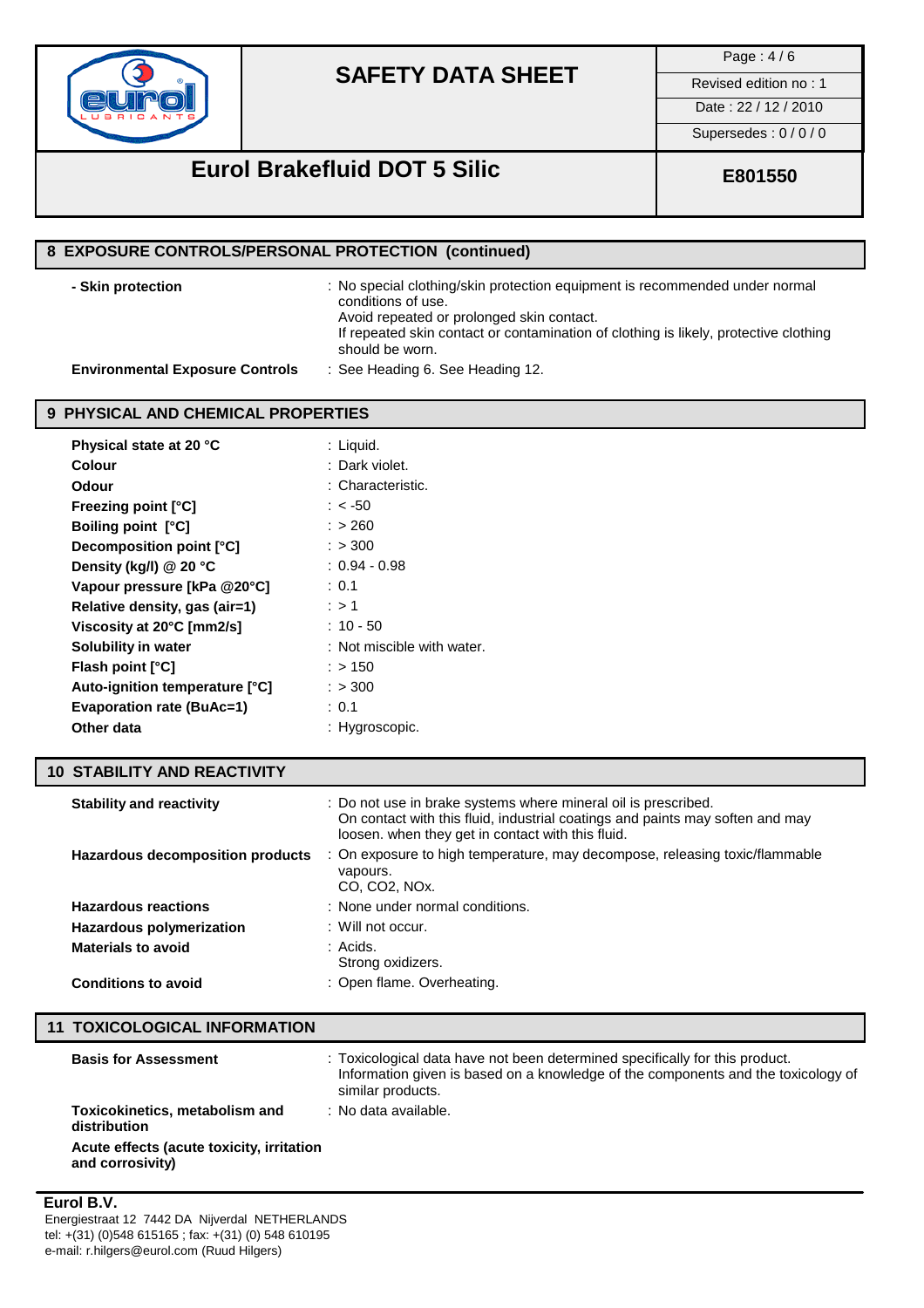

Page : 5 / 6

Date : 22 / 12 / 2010

Supersedes : 0 / 0 / 0

# **Eurol Brakefluid DOT 5 Silic <b>E801550**

| 11 TOXICOLOGICAL INFORMATION (continued)            |                                                                                                                                                                                                              |
|-----------------------------------------------------|--------------------------------------------------------------------------------------------------------------------------------------------------------------------------------------------------------------|
| - Acute toxicity                                    | : No data available.                                                                                                                                                                                         |
| - Irritation                                        | : Direct contact with the eyes is likely slightly irritating.                                                                                                                                                |
| - Corrosivity                                       | : No data available.                                                                                                                                                                                         |
| <b>Sensitisation</b>                                | : Unknown.                                                                                                                                                                                                   |
| <b>CMR</b> effects                                  |                                                                                                                                                                                                              |
| - Carcinogenity                                     | : Unknown.                                                                                                                                                                                                   |
| - Mutagenicity                                      | : Unknown.                                                                                                                                                                                                   |
| - Reproductive and Developmental<br><b>Toxicity</b> | : Unknown.                                                                                                                                                                                                   |
| <b>Repeated dose toxicity</b>                       | : Repeated dermal contact with material can lead to defatting of the skin.                                                                                                                                   |
| <b>12 ECOLOGICAL INFORMATION</b>                    |                                                                                                                                                                                                              |
| <b>Basis for Assessment</b>                         | : Ecotoxicological data have not been determined specifically for this product.<br>Information given is based on a knowledge of the components and the<br>ecotoxicology of similar products.                 |
| <b>Ecological effects information</b>               | : No specific risk for the environment.                                                                                                                                                                      |
| <b>Ecotoxicity</b>                                  | : No data available.                                                                                                                                                                                         |
| <b>Bioaccumulative potential</b>                    | : This product is not expected to bioaccumulate through food chains in the<br>environment.                                                                                                                   |
| Persistence - degradability                         | : Inherently biodegradable.                                                                                                                                                                                  |
| <b>Mobility</b>                                     | : Spillages may penetrate the soil causing ground water contamination.<br>Completely miscible with water.                                                                                                    |
| <b>Results of PBT assessment</b>                    | : Unknown.                                                                                                                                                                                                   |
| <b>Other Adverse Effects</b>                        | : Unknown.                                                                                                                                                                                                   |
| <b>13 DISPOSAL CONSIDERATIONS</b>                   |                                                                                                                                                                                                              |
| General                                             | : Avoid release to the environment. Dispose of this material and its container at<br>hazardous or special waste collection point. Dispose in a safe manner in<br>accordance with local/national regulations. |
| Industrial waste number                             | : 16 01 13 - Brake fluids. (Hazardous waste pursuant to Directive 91/689/EEC on<br>hazardous waste)                                                                                                          |
| <b>Special precautions</b>                          | : Containers which are not properly emptied must be disposed pursuant to Directive<br>91/689/EEC.<br>When not empty dispose of this container at hazardous or special waste collection<br>point.             |

### **14 TRANSPORT INFORMATION**

**General information** : Not classified as hazardous for transport (ADR/RID, ADNR, IMDG, ICAO/IATA)

| <b>15 REGULATORY INFORMATION</b> |                                                                                                            |
|----------------------------------|------------------------------------------------------------------------------------------------------------|
| <b>EC Classification</b>         | : This preparation is classified as dangerous according to Directive 1999/45/EC as<br>amended and adapted. |
| Symbol(s)                        | : None.                                                                                                    |